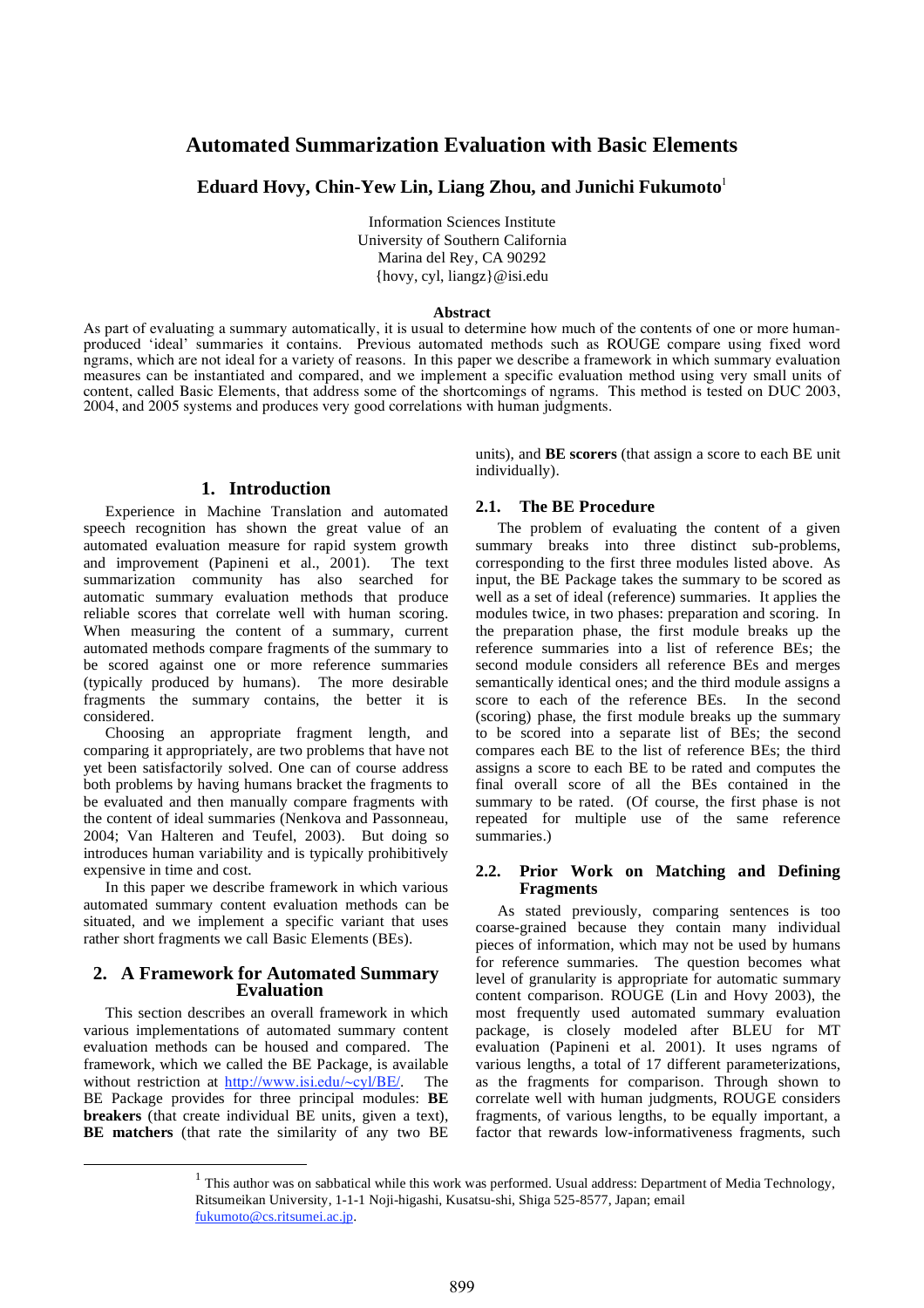as "of the", unfairly to relative high-informativeness ones, such as person names. In addition, the best ROUGE parameterization varies with tasks, thus making it difficult to settle on a particular and consistent parameterization for all summarization tasks.

Since the introduction of ROUGE, several work have emerged to address these problems. Lin and Demner-Fushman (2005) recently developed POURPRE, in which fragments are given an intrinsic score based on their innate informativeness, computed by measuring the information content of individual words. They show an increased correlation with human summary evaluation scores, using a somewhat nonstandard measure. There is work where humans define what constitutes content fragments. These fragments are single coherent semantic units, such as "United States of America", "coffee mug", "the/a plane landed", "the landing was safe", etc. Van Halteren and Teufel (2003), the "factoids" work, were the first to take up the idea seriously, and showed that the amount of human variability in the method makes a fairly large number of references necessary to achieve score stability. The idea was taken further by Nenkova et al. (2005), who named fragments Summary Content Units (SCUs), and deployed them in the Pyramid method (see later). Here a single person delimited the reference SCUs, and one or more people then matched the summaries to be rated against them.

The idea of semantic fragments has also been pursued by other applications. Riezler et al. (2005) use them to evaluate the effectiveness of single-sentence condensation (compression). They condense by parsing sentences into LFG structures and then dropping selected portions of the LFG using rules trained using a Maximim Entropy model. To evaluate, they extract (relation–predicate–argument) triples from the LFG structures of the condensed and reference sentences and count the overlap. Similarly in MT, Mohanty et al. (2005) decompose sentences into small fragments and then translate the fragments individually, seeking to retain not only word equivalence but also syntactic relations.

With the development of the BE framework, we want to address the following questions: Can one automatically produce fragments of appropriate size? What is the most appropriate size? What are the criteria for bracketing fragments?

## **2.3. Basic Elements (BEs)**

In this approach, we break down each reference sentence into a set of minimal semantic units, which we call **Basic Elements (BEs)**. After some experimentation, we have decided to define BEs as follows:

- the head of a major syntactic constituent (noun, verb, adjective or adverbial phrases), expressed as a single item, or
- a relation between a head-BE and a single dependent, expressed as a triple (head | modifier | relation).

Starting small like this allows one to automate the process of unit identification and, to some degree, facilitates the matching of different equivalent expressions.

# **2.4. Creating Units: The BE Breaker Module**

We implemented and experimented with various implementations for creating BEs—BE Breakers:

- BE-L: Charniak parser (constituency tree) + CYL cutting rules
- BE-F: Minipar (dependency tree, with relations)  $+$  JF cutting rules
- Chunker: syntactic-unit chunker that includes cutting rules.
- Microsoft parser<sup>2</sup> (Heidorn, 2000) + cutting rules

Each breaker accepts a sentence as input and produces a list of BEs by decomposing parse trees using hand-built 'cutting rules'. These breakers produce slightly different results (the common overlap is approximately 40%). In particular, some breakers provide relations as part of the triples and others do not.

**BE-F**: BE-F extracts BEs from Minipar (Lin, 1995) dependency parse trees in which word-relations are labeled as *subj* (subject), *obj* (object), *comp1* (complement), *mod* (modifier), etc. Word pairs with their dependency relation are extracted to form a BE.

Processing Minipar parse information involves converting compound nouns and verbal idioms, such as 'turn over' and 'Secretary General', to single tree nodes. BE-F reifies embedded tentative nodes that express semantic subject or object with semantic nodes and performs extraction. For a propositional phrase, the head is related to its governing element by its preposition (e.g., 'sanction against Libya' produces a BE [sanction | Libya | against]). For embedded clauses, main verbs are related to the modifying verbs. If there is no subject, the semantic subject and the main verb form a BE with 'subject' as the relation.

#### **2.5. Scoring Units**

In the present implementation, each BE gets exactly 1 point for each reference summary it participates in. This score is weighted depending on the completeness of the match between the BE and the reference BEs, as described immediately below. We have not experimented with different weights based on words' information content, etc., although one can obviously do so.

## **2.6. Comparing and Matching Units**

We categorize matching strategies into several classes (from easiest to most difficult):

- lexical identity: words must match exactly.
- lemma identity: the root forms of words must match
- synonym identity: words or any of their synonyms, identified by WordNet (Miller et al., 1990), must match.
- (an approximation) phrasal paraphrases must match.
- semantic generalization: words make up BEs are replaced by their semantic generalizations ("Mother Theresa" replaced by "human") and then matched at a variety of abstraction levels.

Sophisticated matching strategies should be able to recognize full or partial semantic equivalences ("approximately \$20 million" and "19.8 million dollars"),

 $2$  We are indebted to Lucy Vanderwende and her group at Microsoft for parsing our test collection and allowing us to experiment with the results.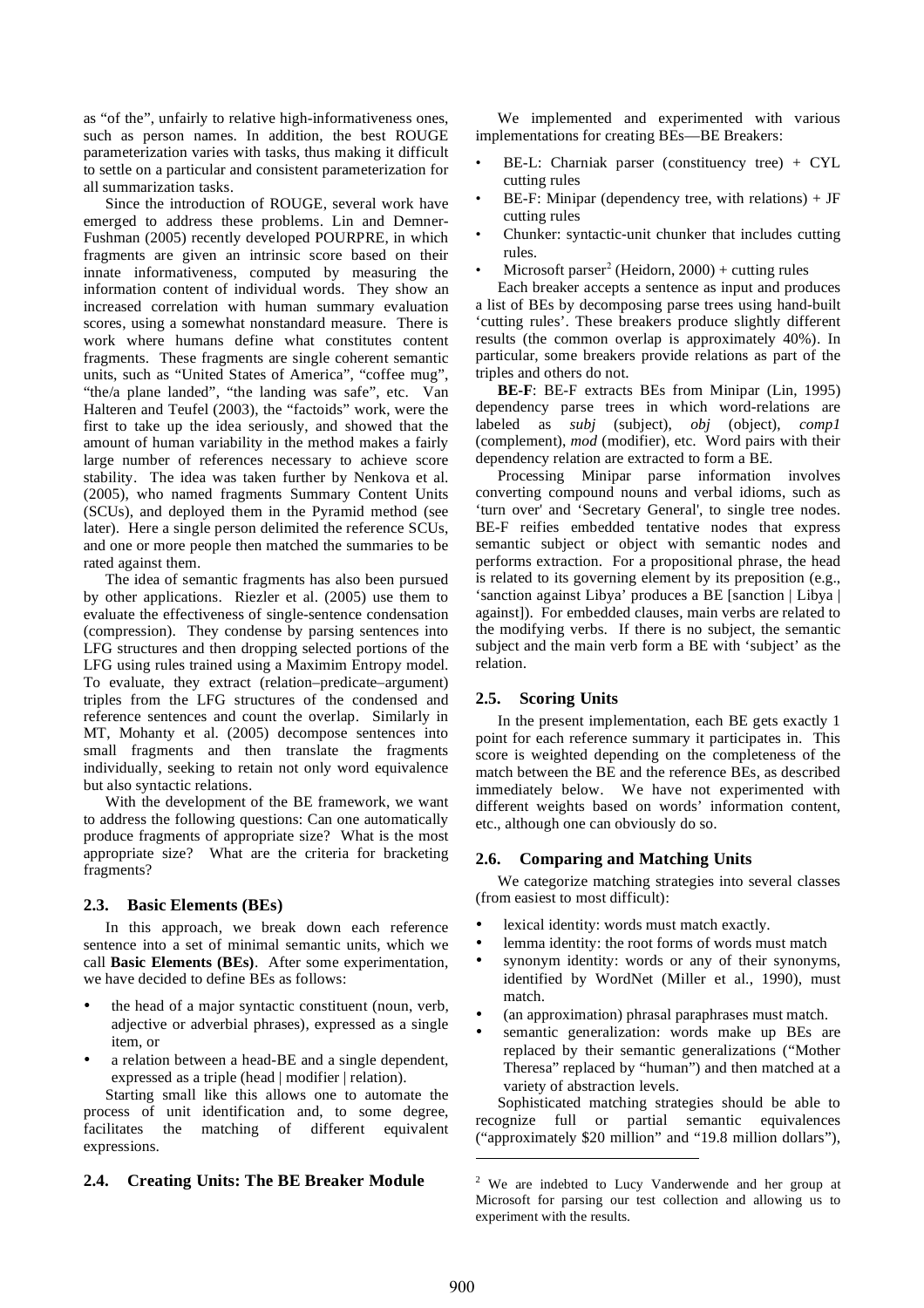anaphoric coreferences ("he said" and "Joe said"), abbreviations, and metonymy ("Washington announced" and "The US government announced"). However, these methods demand a much higher level of language interpretation and understanding, and require many component technologies that are not current available.

We implemented the matching of lexical identity for BEs. The resulting matching algorithm is less difficult than one that matches unstructured phrases because the definition of BEs allows less chaos in phrase extraction.

## **3. Judgment Correlation with DUC 2005**

A good automatic summarization evaluation procedure should be able to differentiate good systems from bad ones. In practice, the evaluation procedure is given a set of system-generated summaries and human-written reference summaries, and is required to provide a rank for the systems that created the summaries. To examine the validity of our method, we have tested the BE framework and its current implementation thoroughly using previous DUC evaluation results, namely DUC2002 and 2003, on single- and multi-document summarization tasks, and very short headline generation task. Another important property that a good automated evaluation procedure possesses is that it must show good and consistent correlation across evaluations of different summarization tasks. DUC2005 is the first time that query-based summarization has been performed on a large scale. 32 automatic summarization systems participated to create question-focused summaries by answering a list of complicated questions from sets of 25-50 texts. 50 sets of texts were used in the task. For each document set, 4 human-written summaries were provided as references.

#### **3.1. Correlation: BE vs. Responsiveness**

NIST computed the average scaled responsiveness score (from human assessors) of each summarizer across all topics. To validate BE, we computed the Spearman rank coefficient and Pearson coefficient between BE and responsiveness scores. Two variations of BE are experimented. HM is set for (head-word | modifier). HMR is set for (head-word | modifier | relation). A high correlation is found, as shown in Table 1.

|          | <b>HM</b> | <b>HMR</b> |
|----------|-----------|------------|
| Spearman | 0.928     | 0.926      |
| Pearson  | 0.975     | 0.976      |

Table 1. Correlation b/w BE and responsiveness.

# **3.2. Correlation: BE vs. ROUGE**

Table 2 shows the correlation between BE and ROUGE, a widely used and recognized automated summarization evaluation method (Lin and Hovy, 2003). The ROUGE scores are macro-averaged by NIST.

## **3.3. Correlation Overview**

Figure 1 shows the overall correlation between ROUGE, BE, responsiveness, and the Pyramid method computed on those human- and system-generated

|             | BE.HM    |         | <b>BE.HMR</b> |         |
|-------------|----------|---------|---------------|---------|
|             | Spearman | Pearson | Spearman      | Pearson |
| rouge.1     | 0.953    | 0.924   | 0.944         | 0.923   |
| rouge.2     | 0.965    | 0.970   | 0.964         | 0.971   |
| rouge.3     | 0.928    | 0.956   | 0.933         | 0.958   |
| rouge.4     | 0.882    | 0.897   | 0.889         | 0.900   |
| rouge.L     | 0.943    | 0.918   | 0.936         | 0.917   |
| rouge.SU4   | 0.959    | 0.951   | 0.954         | 0.951   |
| rouge.W-1.2 | 0.947    | 0.927   | 0.940         | 0.926   |

Table 2. Correlation b/w BE and macroavg ROUGE.



Figure 1. Correlation overview of ROUGE, BE, responsiveness, and Pyramid.

summaries included in the Pyramid annotation effort (only 20 doc sets and 25 automatic systems were included). The label on each link indicates the parameterization, including the Spearman rank coefficient and the Pearson coefficient between the systems connected by the link respectively. The correlations between the Pyramid method and NIST responsiveness and ROUGE respectively are taken from (Passonneau et al., 2005).

#### **4. Conclusions and Future Work**

The most pressing problem remaining is developing powerful BE matching routines; if one can match minimal BEs (and paraphrases) accurately then building matchers for compound BEs should be an interesting but not impossibly difficult exercise. Similarly, determining optimal weighting functions for individual BEs and for their combination to maximize correlations with human judgments requires careful but not impossibly hard work, and resembles the work recently done by Lin on ROUGE.

Finally, it is of particular interest to see whether one can reconstitute within the BE framework an exact automated version of the factoid work of Van Halteren and Teufel and the pyramid method of Nenkova and Passonneau.

#### **5. References**

DUC. 2001–2005. The series of Document Understanding Conference proceedings.